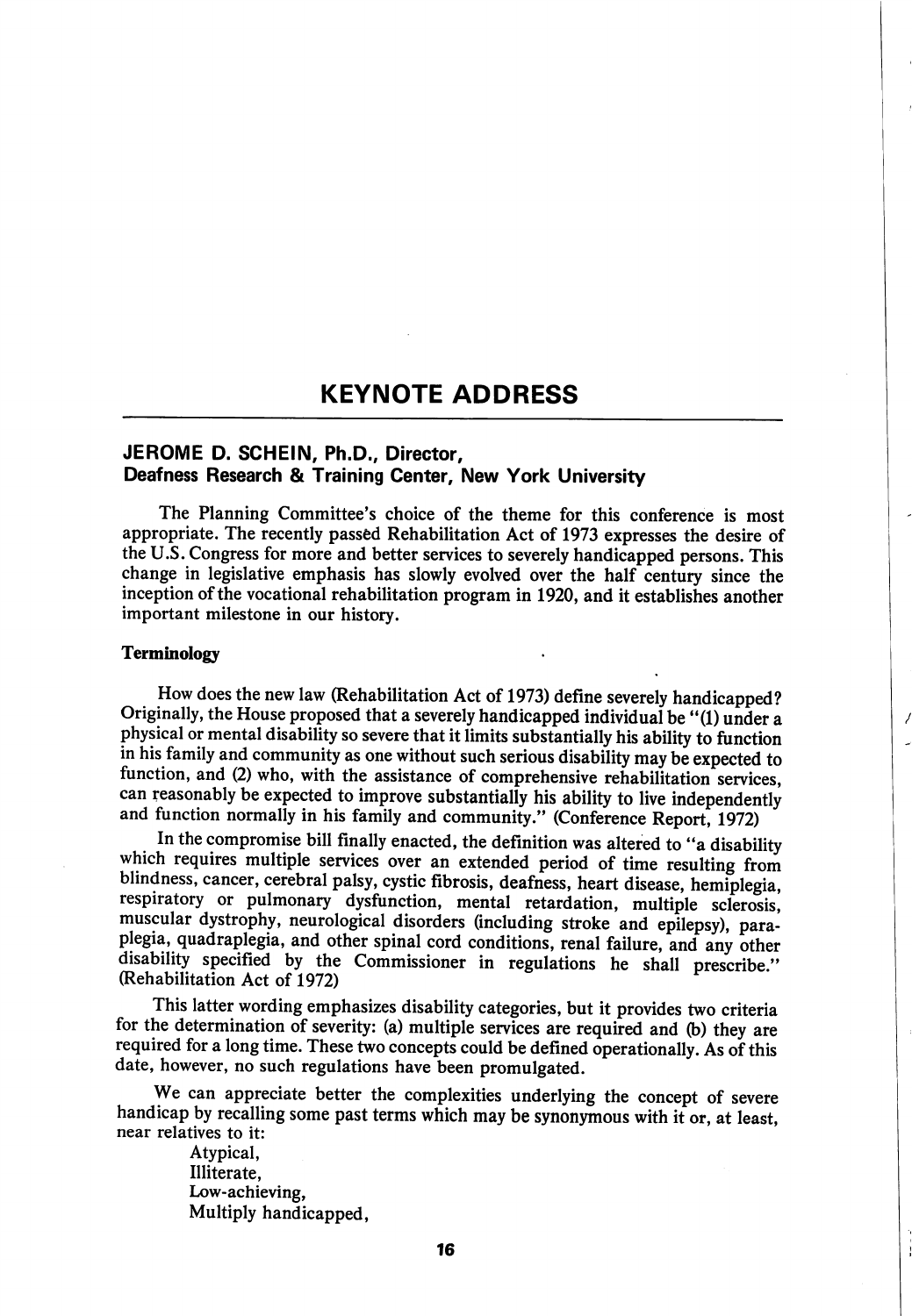Nonfeasible for vocational rehabilitation, Seriously disadvantaged, Underachieving, Undereducated, and labels for combinations of disabilities: Cerebral palsied and deaf Emotionally disturbed and deaf Mentally retarded and deaf etc.

No wonder that Dr. Larry G. Stewart has indicted "vague nomenclature" as one of the "central obstacles that impede our work with severely handicapped deaf people." (Stewart, 1971) He urges that more attention be given to the sociocultural variables and less to the physical disabilities. The recent report of the Institute on Rehabilitation Services (Zawada, 1973) similarly concludes that physical conditions alone can be overemphasized. Stressing the value of maintaining the distinction between handicap and disability, the report arrives at a definition which implicitly combines the evaluation of the medical, psychological, sociocultural and vocational factors: A person is severely handicapped "who is so specifically limited as to prevent him from engaging in vocational endeavors, without the provision of intensive and extensive rehabilitative services." (Zawada, 1973, page 8)

The common thread running through the definitions is the necessity of services beyond what is usually provided rehabilitation clients, both in nature and extent of services, in order to attain a satisfactory life adjustment. The focus is on what to do, though obviously not specifically. Underlying each of the concepts is a dynamic attitude: an individual is severely handicapped *until* rehabilitation. As a guiding philosophy for those working in the field, it is excellent. Its breadth—encompassing persons with multiple physical and mental disabilities, those who are undereducated, and those who are culturally disadvantaged—satisfies most educators and rehabilitators. Furthermore, two minor pitfalls are avoided.

Some pseudo-sophisticated practitioners state that everybody is handicapped. In support of this contention they point to their own shortness, stoutness or need for glasses, someone else's inability to master German, and another person's chronic indigestion. Whatever they hope to gain by these silly arguments they only succeed in attacking the concept of a handicap, for if everyone is handicapped then the notion of a handicap is meaningless; it conveys no distinction.

Similarly, ethnic group membership alone should not be a sufficient condition for inclusion in the handicapped category. Being Spanish-speaking or black or American Indian puts one at a social disadvantage. But a member of a minority group is not by that fact alone handicapped. To say otherwise would attenuate the usefulness of the term handicapped in rehabilitation.

#### Population Estimates

Defining severely handicapped in a nonspecific, dynamic way aids rehabilitation counseling but nearly incapacitates the morbidity statistician! How can you estimate the severely handicapped population when identification of a group member depends upon indefinite and fluctuating criteria? Admittedly, any calculation of the size of the severely handicapped deaf population will yield only a rough approximation. But let us attempt to picture the magnitude of the problem.

An excellent source of data is provided by the Annual Survey of Hearing Impaired Children and Youth. (Rawlings and Gentile, 1970; Rawlings, 1971; Rawlings, 1973) In three previous years the Annual Survey requested the participating .schools to indicate which deaf students had an additional educationally handicapping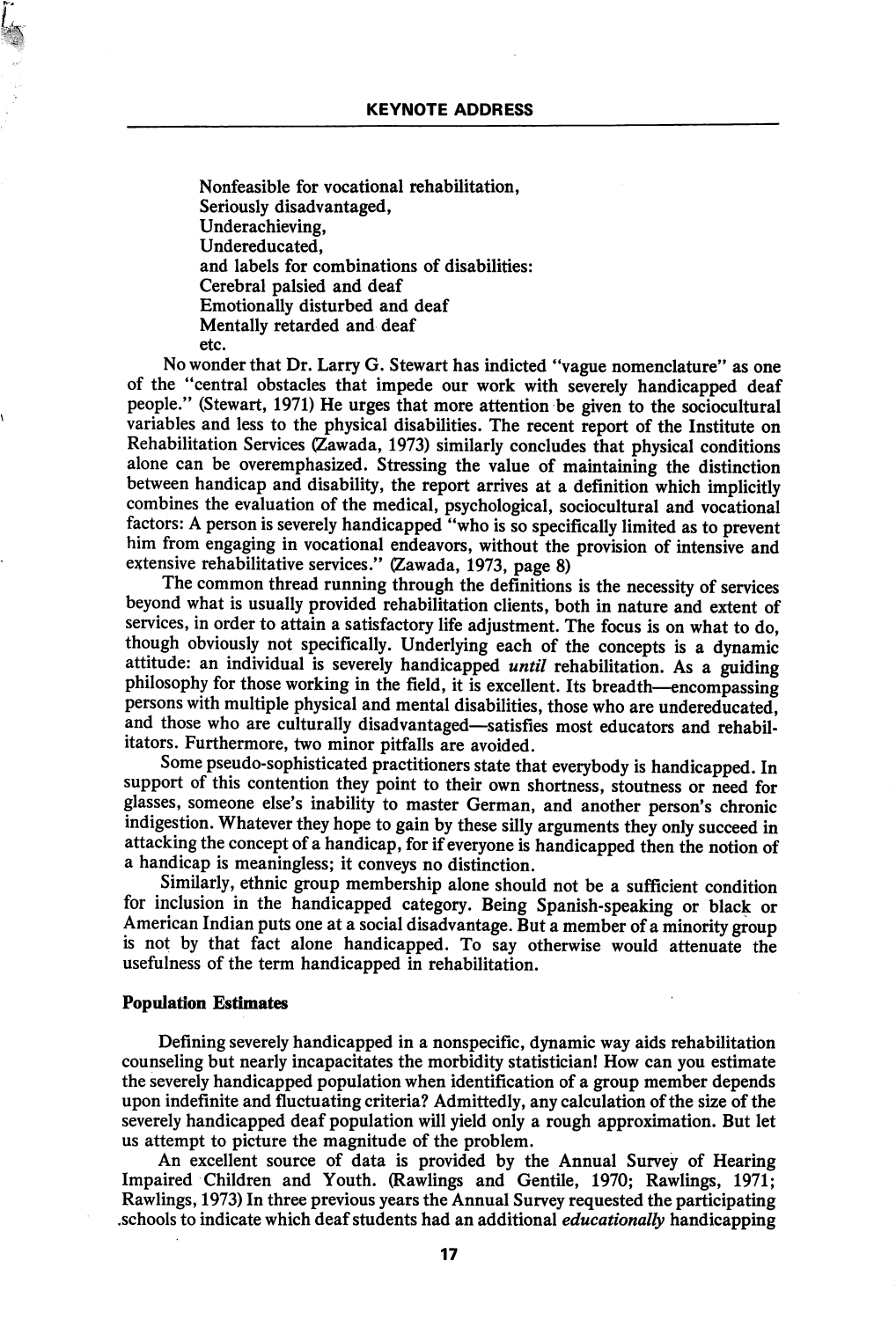÷.

condition. As Table 1 illustrates, the rates are fairly stable. About 400 of every 1,000 students are reported to have a handicap in addition to deafness. Emotional and behavioral problems account for approximately one-fo these figures apply only to those in educational programs and not those in institutions for the mentally retarded or those too severely disabled to attend school.

#### Table 1

# Additional Educationally Handicapping Conditions Per Thousand Deaf Students by Years and Type of Disability: 1968-71

|                                                        | <b>School Years</b>      |                          |                          |  |
|--------------------------------------------------------|--------------------------|--------------------------|--------------------------|--|
| <b>Type of Handicap</b>                                | 1968-69<br>$(N-21, 130)$ | 1969-70<br>$(N-29, 131)$ | 1970-71<br>$(N-34, 795)$ |  |
| All Handicaps                                          | 419.8                    | 419.6                    | 392.6                    |  |
| <b>Behavioral/Emotional Problems</b>                   | 124.3                    | 129.1                    | 95.9                     |  |
| <b>Brain Damage</b><br><b>Cerebral Palsy</b>           | $\frac{1}{2}$            | 5.3                      | 4.8                      |  |
| Cleft Lip/Palate                                       | 33.5<br>7.2              | 33.1<br>6.5              | 32.3                     |  |
| Epilepsy                                               | ₩.                       | 5.7                      | 6.2<br>6.5               |  |
| <b>Heart Disorders</b><br><b>Learning Disabilities</b> | 8.8<br>÷                 | 13.9                     | 21.6                     |  |
| Mental Retardation                                     | 80.4                     | 31.2                     | 26.2                     |  |
| <b>Orthopedic Disorders</b>                            | $\star$                  | 71.5<br>6.6              | 70.1                     |  |
| Perceptual-Motor Disorders                             | 55.3                     | 54.5                     | 7.2<br>54.2              |  |
| Severe Visual<br>Other                                 | 41.8                     | 45.0                     | 48.8                     |  |
|                                                        | 68.3                     | 17.2                     | 18.9                     |  |

\* Included under "Other"

Source: Rawlings and Gentile, 1970; Rawlings, 1971; Rawlings, 1973.

in 1962 (Schein, 1968) found 9 percent of the adults in that area had a physical or mental disability in addition to deafness and 1 percent had two or more adHifth mental disability in addition to deafness and 1 percent had two or more additional disabilities. Excluded from the survey were those deaf persons residing in institutions, so the overall 10 percent figure likely underestim depressingly large.

The National Census of the Deaf Population (Schein and Delk) obtained a far<br>higher rate in 1972: one-third of all repondents indicated they had one or more disabilities. Nonwhite deaf persons, very sparsely represented in the Washington Survey, had a significantly greater proportion of additional disabilities than the white deaf sample, about 43 percent versus 32 percent. The differences for race were consistent by sex, though generally females indicated a somewhat higher rate for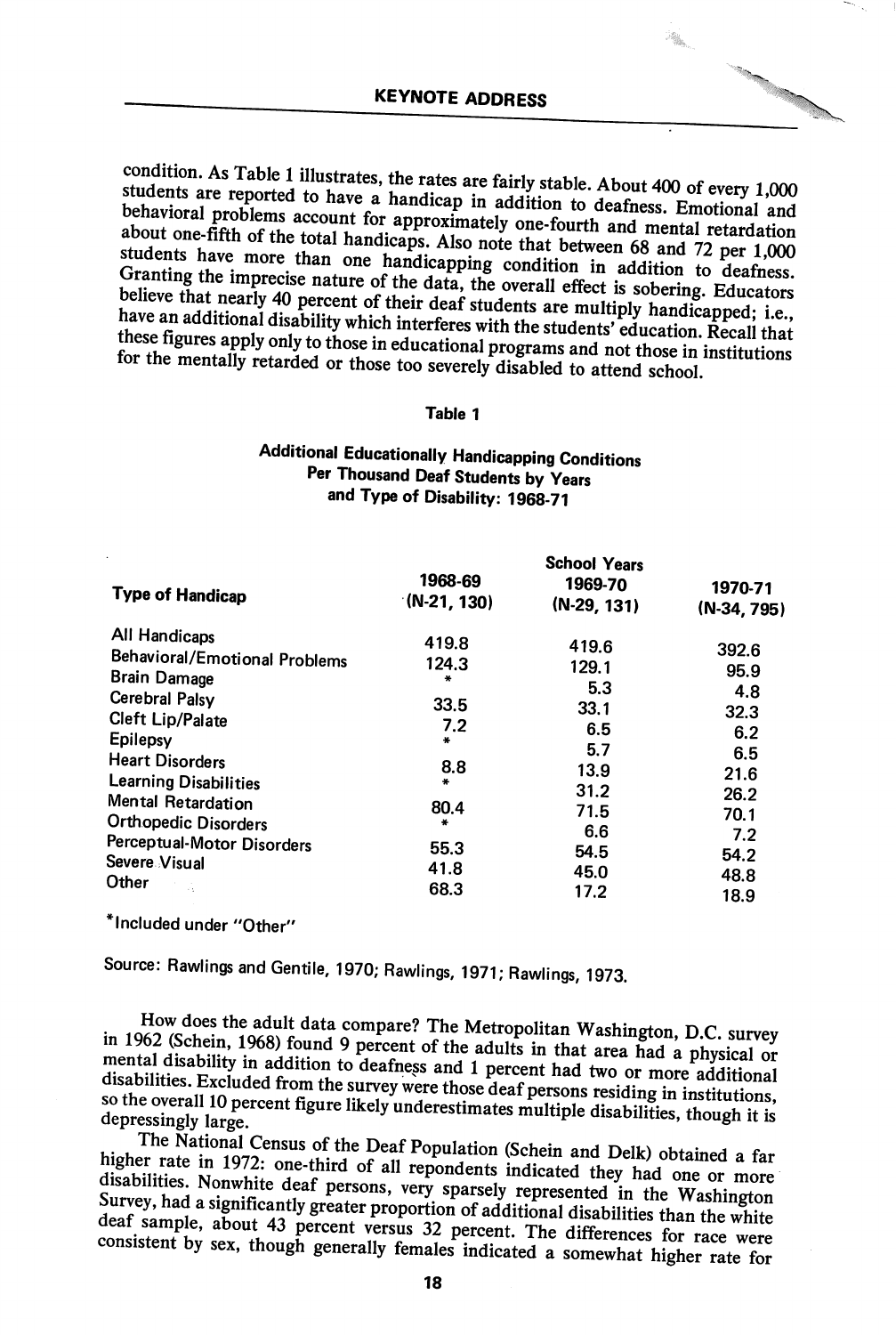additional disabilities than males. Again, it must be noted that these figures are for the noninstitutionalized population.

One more insight can be gathered from the National Health Survey. In the 1962-63 special study of hearing impairment, 5.4 percent of persons with binaural hearing impairments stated they also had a severe visual impairment—were unable to read ordinary newsprint even when wearing glasses. (Gentile, Schein, and Haase, 1967) This rate rose to 6.2 percent for those who were deaf; 10.5 percent also specified other difficulties seeing, bringing visual impairments to a total of 16.7 percent among the deaf respondents.

Now these studies deal with multiple disabilities, not handicaps. Furthermore, we have not considered information about literacy rates and other measures of academic attainment which would assist us in identifying the undereducated deaf population. Still, we can see that the probable number of severely handicapped deaf persons is large.

The reasoning underlying that assertion is that a second disability does not add to a deaf person's problems, it multiplies them. Dependent on his eyes for information about the world around him, a deaf person is often handicapped by a visual impairment which may be only mildly disabling to a person who can hear. Even a mild heart attack can create serious difficulties in getting proper medical care and in making a vocational adjustment. Certainly low academic achievement will have more grave consequences for a deaf person than for others. Thus it is reasonable to assume that most multiply disabled deaf individuals are multiply handicapped.

Another important factor is the limited rehabilitation facilities for deaf persons. For example, at present there are only five inpatient psychiatric centers specifically for deaf persons. Recalling that emotional and behavioral problems led the list of additional educational problems among deaf students (see above), one must presume that a large number of deaf persons in need of psychiatric treatment are doing without it. They fall into the handicapped category, because the means for alleviating their disabilities are not available.

With this reasoning, we can now attempt some numerical depiction of the severely handicapped deaf population. The preceding studies lead to the likelihood that from 20 to 40 percent of deaf persons have an additional disability, ranging from asthma to visual impairment.

If we define deafness as the inability to hear and understand speech, then we expect about 873 deaf persons per 100,000. That figure will seem very high, if you are accustomed to calling deaf only those whose hearing loss occurred early in life. The National Census of the Deaf Population coined the term "prevocationally deaf" to refer to persons whose deafness occurred before 19 years of age. The prevalence rate for prevocational deafness is 202 per 100,000. Returning to the larger group of deaf persons, the estimate for severe disability would range from 175 to 350 per 100,000 persons. Applied to the adult population of the United States between 18 and 65 years of age, these rates lead to estimates of from 188 to 377 thousand multiply disabled deaf persons.

You may regard most of these persons as severely handicapped, although at least some of them must have been rehabilitated. It is apparent that whatever assumptions we choose, a very sizable number of deaf persons are severely handicapped. Again, a more precise estimate must await greater precision of definition.

#### Projected Trends

What about the future? In 1972, at the request of Gallaudet College, I prepared estimates of the future deaf postsecondary population. The details are available in a paper in Program Master Plan Summary, July, 1973, from Gallaudet College.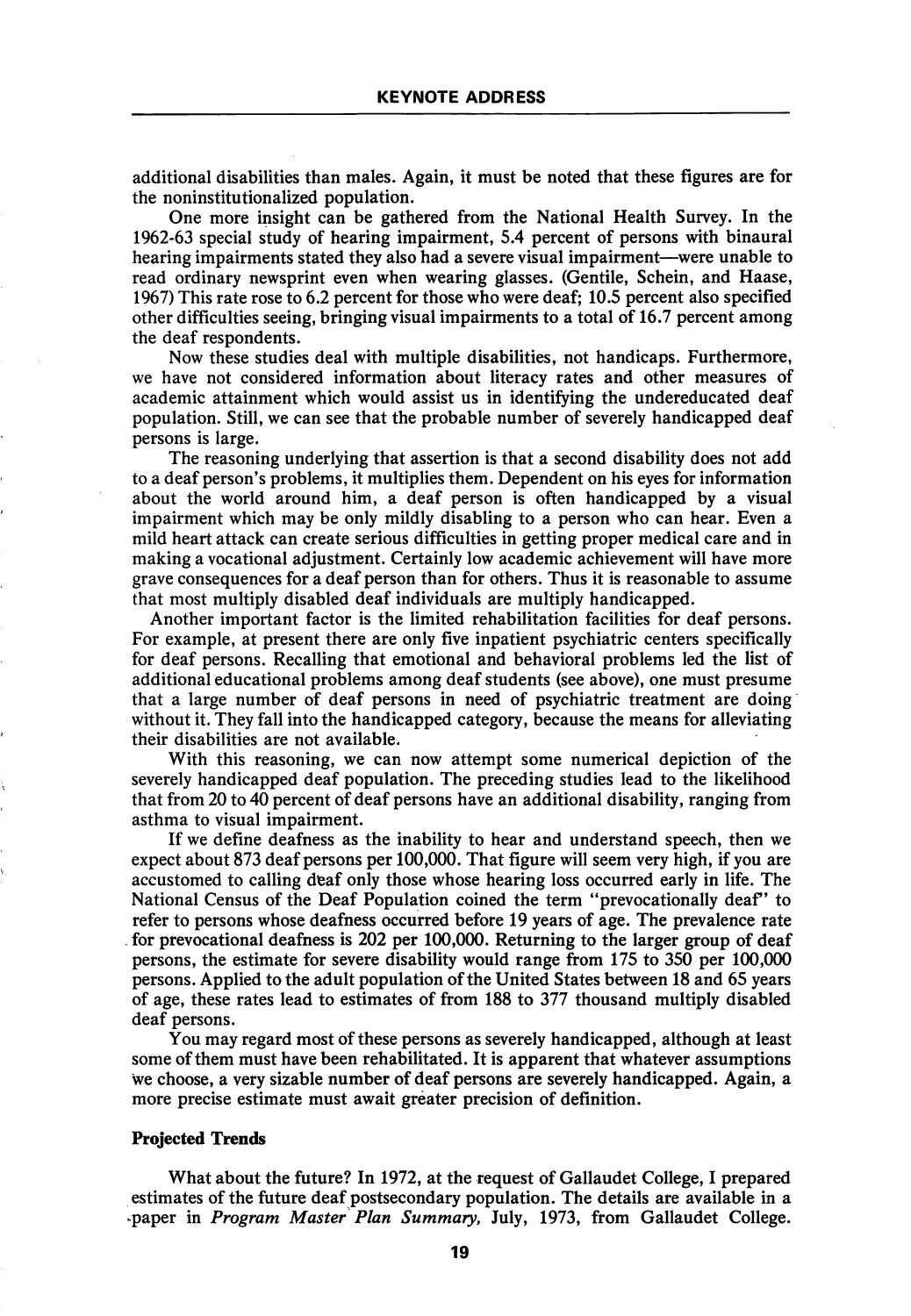(Schein, 1973) Table 2 shows the projected number of deaf persons 19 years of age for each year from 1972 to 1990.

#### Table 2

## Projected Distribution of Nineteen-Vear-OId Deaf Population by Most Suitable Postsecondary Educational Placement: 1972-1990

### Postsecondary Educational Placement

| Year | ALL  | <b>COLLEGE</b> | TECHNICAL | <b>COMPREHENSIVE</b> |
|------|------|----------------|-----------|----------------------|
| 1972 | 7734 | 619            | 4,640     | 2,475                |
| 1973 | 7938 | 635            | 4,763     | 2,540                |
| 1974 | 8070 | 646            | 4,842     | 2,582                |
| 1975 | 8172 | 654            | 4,903     | 2,615                |
| 1976 | 8494 | 934            | 5,521     | 2,039                |
| 1977 | 8452 | 930            | 5,494     | 2,028                |
| 1978 | 8458 | 931            | 5,498     | 2,029                |
| 1979 | 8358 | 919            | 5,433     | 2,006                |
| 1980 | 8428 | 927            | 5,478     | 2,023                |
| 1981 | 8252 | 1238           | 5,694     | 1,320                |
| 1982 | 8138 | 1221           | 5,615     | 1,302                |
| 1983 | 7982 | 1197           | 5,508     | 1,277                |
| 1984 | 7626 | 1144           | 5,262     | 1,220                |
| 1985 | 7244 | 1087           | 4,998     | 1,159                |
| 1986 | 7034 | 1477           | 4,854     | 703                  |
| 1987 | 6858 | 1440           | 4,732     | 686                  |
| 1988 | 7189 | 1512           | 4,967     | 719                  |
| 1989 | 7022 | 1475           | 4,845     | 702                  |
| 1990 | 7582 | 1592           | 5,232     | 758                  |

Under the heading "All" are the total numbers of 19-year-old deaf persons. Under "College" are those who would qualify for entrance to higher education. Those under "Technical" would qualify for admittance to a vocational-technical training program. The last column, labelled "Comprehensive", contains the estimated numbers in need of a comprehensive rehabilitation facility—^the severely handicapped group.

These projections are based on optimistic assumptions. These assumptions are discussed at length in the original report, but a listing will give some idea of the basis for the expressed optimism:

Early detection of loss.

Early educational intervention.

Curriculum changes in elementary education.

Curriculum changes in secondary education.

Continued programs of personnel development.

Continuing research to improve education.

Is optimism justified? Here and there, I have seen some indications that a decade of educational innovation and government stimulation have been reflected in improvement in deaf students' academic achievement. However, such evidence is tentative, and many factors could intrude to reverse the trends.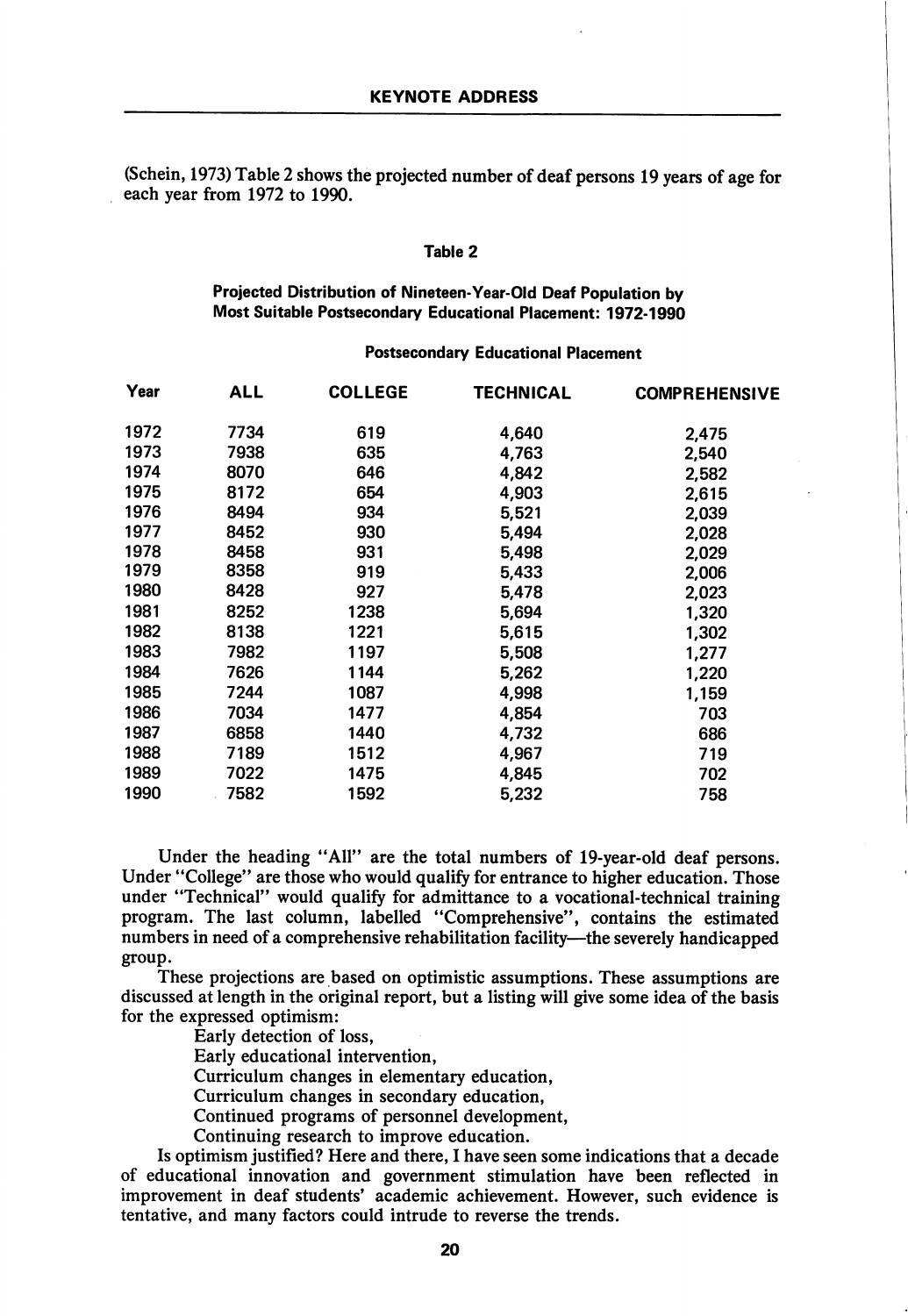Note, however, that even these sanguine predictions point to more than 2,000^ 19-year-old students per year who will need intensive and extensive services through 1980. These projections are only for one age group, in order to clarify the trends. Education and Rehabilitation obviously must contend with all ages. But even looking at the one age group, do we presently have facilities for the 2,500 deaf persons who will be 19 years old in 1974? To my knowledge, we do not have adequate facilities for the rehabilitation of half that number of severely handicapped deaf persons regardless of age.

#### Politics of Numbers

During this conference you will be discussing personnel and programs, finances, and, I hope, prevention of handicap. Having just provided some figures, I would urge that you add to your discussions consideration of the "politics of numbers."

Perhaps it is our democratic tradition that leads to the heavy weight we place on numbers in making many judgments about providing funds for programs. I would distinguish between numbers needed for planning services and numbers used to assign priorities. I have no quarrel with the former, but grave doubts about the latter.

Let me illustrate with a recent incident. I received a long-distance call from a young man in a major city. He needed to know at once how many deaf persons lived in that city, because he was having difficulty convincing the officials there of the need for an emergency TTY service. When I gave him the estimate of the number of persons in that city who could not use the telephone, he was ecstatic, because deafness without regard to age at onset is 5 to 6 times greater than deafness of early onset.

"Gee, that's wonderful," he said. "I was afraid it wouldn't be big enough to sell!"

My reaction, unexpressed, was somewhat irrational: I was angry. I felt the census data we worked so hard to gather was being misused. Deaf people should have a service because they need it, not because they are numerous.

I think if we try to make a case for educational or rehabilitation services on the basis of numbers alone then severely handicapped people will not receive adequate support. Is it possible to make the case on the basis of necessity? Certainly, it has been at least partially that way through the brief history of rehabilitation in the United States. Compare the number of visually impaired to hearing impaired persons rehabilitated. Table 3 shows the figures for these two impairments in 1969; the prevalence data are from the National Health Survey. Despite the fact that there are almost precisely 50 percent more persons with hearing impairments, the number rehabilitated is exactly reversed: 50 percent more visually than hearing impaired clients rehabilitated.

By this comparison I do not wish to imply that too much money is devoted to services for blind people. Not at all. What I would like to point out is that resources are apparently not allocated solely on the basis of numbers of people. More people suffer from the common cold than any other affliction, yet there is no National Institute of Colds.

We need far more data on severely handicapped deaf people so we can plan properly for their education and rehabilitation. We do not need overinflated estimates to justify providing for them.

This thought was far better expressed by an article in the last issue of the *Journal* of Rehabilitation—an article by one of PRWAD's best friends, Mr. Craig Mills. Expressing a philosophical orientation to rehabilitation, Mr. Mills concludes, " $\dots$ both the rehabilitation movement and the citizens of this country could say together, we believe that the *dignity* of man is his finest possession." (Mills, 1974)

Those are wise words to guide our deliberations here and our practices at home.